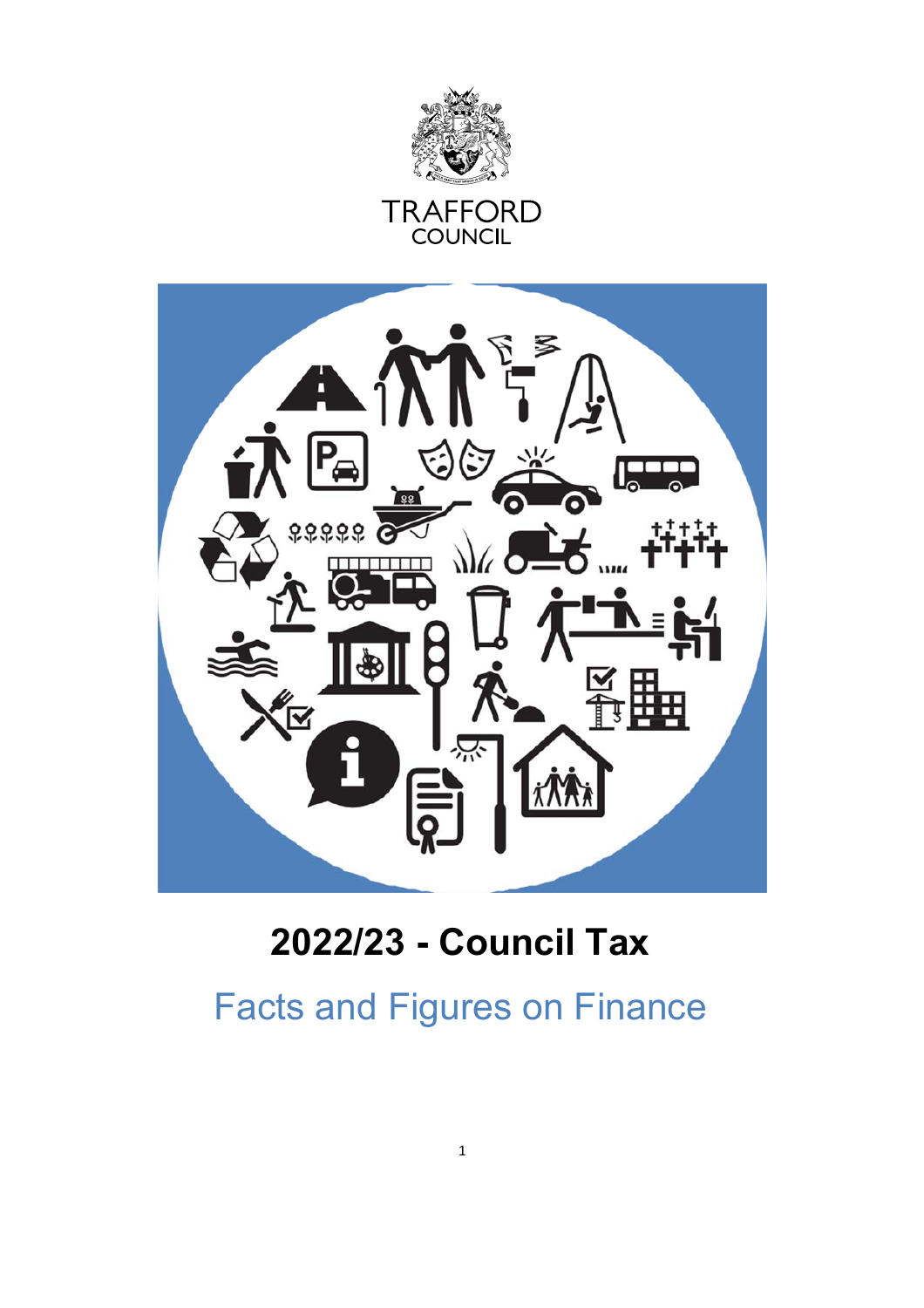# **Contents**

| Foreword                                 |                 |  |  |
|------------------------------------------|-----------------|--|--|
| Facts and figures on finance             |                 |  |  |
| 1 The services your council tax funds    | 5               |  |  |
| 2 Our spending plans                     | 7               |  |  |
| 3 How your council services are paid for | 8               |  |  |
| 4 How we work out your council tax       | 9               |  |  |
| 5 Adults Social Care funding             | 12              |  |  |
| 6 Charges for other public services      | 12 <sup>2</sup> |  |  |
| 7 Staffing                               | 13              |  |  |
| 8 Capital spending and loan debt         | 14              |  |  |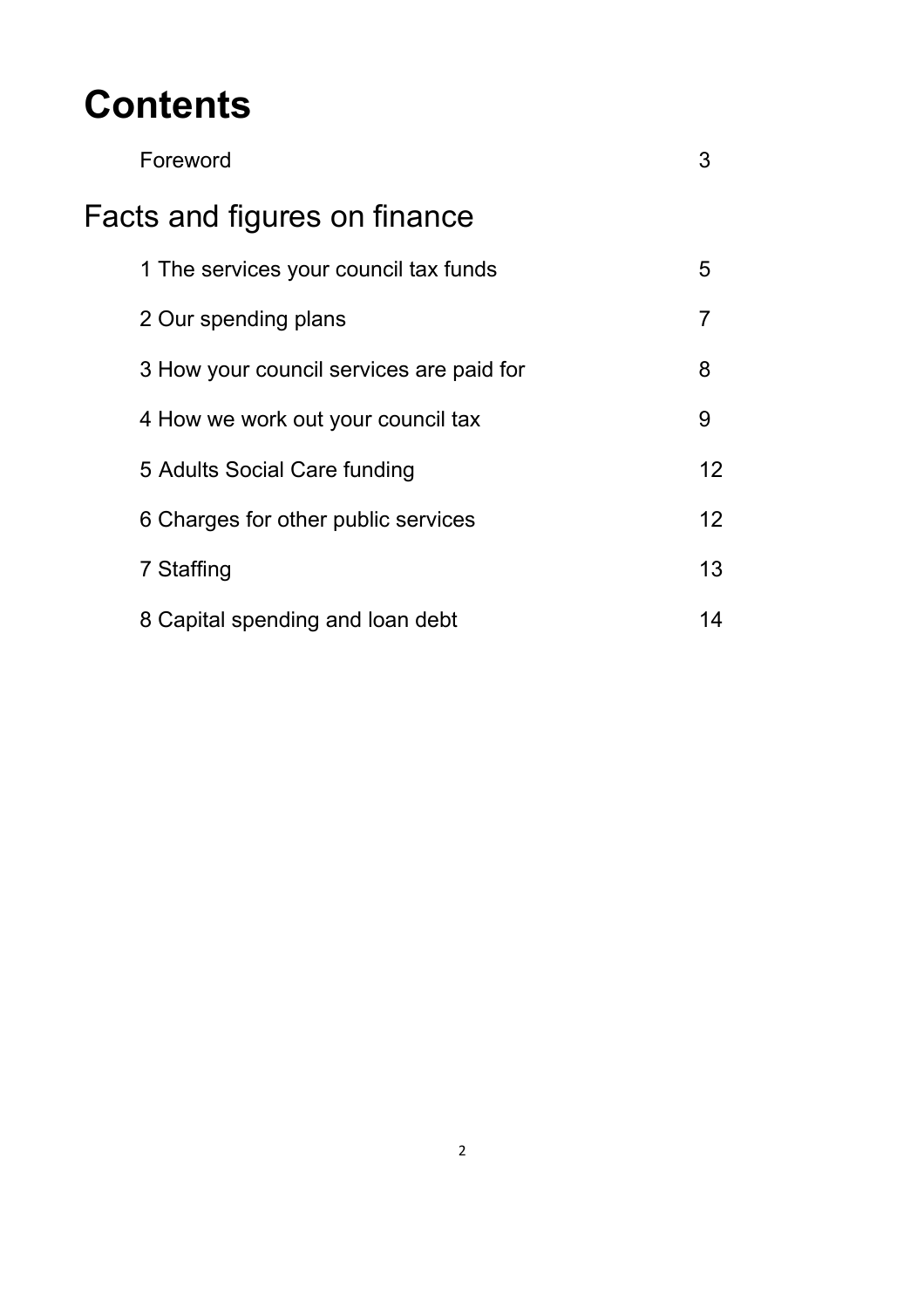#### Foreword

## Welcome from the Leader of the Council



I know nobody likes receiving their Council Tax bill; however I wanted to highlight to you the increasing importance of Council Tax in funding local services. For over a decade successive governments have reduced funding for local government in England by over £15bn. This was challenging in isolation, however, the impact of Covid-19 has affected all areas of our lives and livelihoods, which is now further compounded by the unprecedented increase in headline inflation, placing further pressure on all aspects of our community and council services.

In a normal period the financial strain caused by inflationary costs on budgets covering pay and contracts, the cost of the national living wage and increasing demand for social care services outstrip any funding increases available to the Council. In addition, the impact of Covid-19 will cast a shadow over budgets in Trafford for several years. Despite some very welcome one off-grants in 2021, the government has set out an expectation that councils will raise Council Tax and the adult social care precept by the maximum amount available to cover the financial gap and growing cost pressures. We are faced with a difficult choice to increase Council Tax by 1.99% and use the 1% adult social care precept increase to help towards the rising cost of caring for older people and some of the most vulnerable in Trafford Council.

As a Council we continue to deliver innovative solutions to generate alternative funding and income streams rather than to make cuts to vital local services. We are a low spending Council and have one of the lowest levels of council tax in the country whilst achieving some of the best results.

The Council's Asset Investment Strategy is continuing to support the achievement of a balanced budget and is providing invaluable revenue streams to support the budget. To date, commitments of £366m have been made from the Fund and are budgeted to generate a net revenue benefit of over £7m. Some of the acquisitions involved some key regeneration sites in the borough and now they are in the Council's control, providing a real opportunity to develop them into assets we can be proud of. An example here is the acquisition of Stretford Mall in Stretford Town Centre and Stamford Quarter in Altrincham. These will form a key part of our long term plans to support improvements to our town centres; something which we have been consulting on over recent years.

While the economic forecasts remains uncertain, we must continue to look to the future. In this regard, the Council, remains confident that we can improve services, facilities and the environment. Our revised Corporate Plan and budget proposals contain commitments to tackle health inequality, support people out of poverty and push forward with our ambitious climate change initiatives through the net Carbon Neutral Action Plan.

**In respect of climate change -** our last medium-term plan set out a bold ambition to transition to net zero by 2038. We have made significant progress in this ambition, reducing the council's own CO2 emissions by 11% between April 2020 and 2021, and in December 2020, we launched our Carbon Neutral Action Plan.

The Plan sets out over 100 actions that the Council can take to decarbonise its own operations over the next decade while working with our partners to support borough wide carbon reductions, taking advantage of the huge opportunities for green growth in the local economy. Alongside the Council's own operations, the main areas targeted in the plan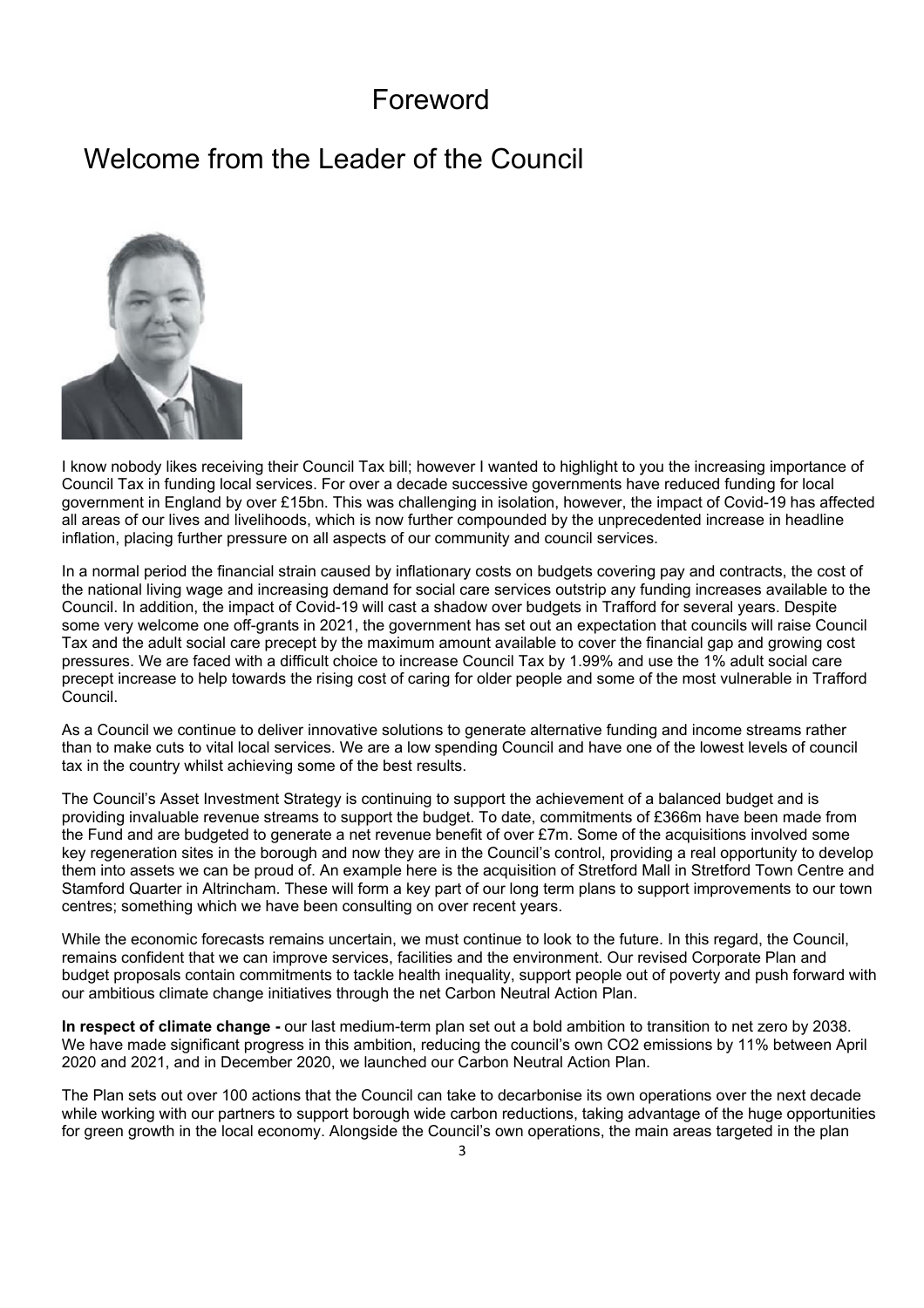include homes, transport, commerce and industry – with industrial and institutional buildings alone accounting for 42% of the estimated carbon emissions for the borough.

Major capital investments planned over the next financial year total £78.6m. This includes £4.52m in our leisure and sports facilities, and a total of £52.1m over three years for the refurbishment of our leisure centres in Altrincham, Sale and Stretford. There is also £12.6m of investment in our highways, £3.61m for the provision of walking and cycling schemes, £19.8m in school buildings, £1.54m for public realm improvements in our town centres, and £0.84m of investment in our parks, green spaces and tree planting programme.

There will be significant growth in our social care budgets that will help support the health and wellbeing of some of our most vulnerable people, with over £10m being made available to meet demand in adult and children's services, as well as to support the National Living Wage, National Insurance Social Care Levy and inflation.

The pressures faced by local government have been well articulated by the Public Accounts Committee in their findings following a review of local government finance earlier in the year and reinforced the need to address the unsustainable funding pressures faced by local government when allocating resources to the sector in future years. These concerns have recently been evidenced by an increasing number of local authorities who have triggered formal government reviews of their financial sustainability. The lack of a three-year settlement, the impending review of how the Government allocates resources known as the Fair Funding Review and reset of the business rates retention scheme, have added yet further uncertainty surrounding local government finance.

Trafford Council is no exception to these pressures and our medium term budget plans are showing a gap of over £18m for the two financial years 2023 to 2025. It is therefore imperative that the Council embarks on a bold and ambitious Innovation and Change Programme and invests in further transformational delivery of our services. Work on this programme has begun and the Council's Executive and Leadership Team will continue to work on developing further budget proposals during 2022/23 to meet this future financial challenge.

We will face difficult choices, and we must decide how we best cut our cloth in these trying times. But, we remain committed to maintaining Trafford as a place where residents, communities and business prosper.

**Councillor Andrew Western** 

**Leader of Trafford Council** 

Sudoen Welter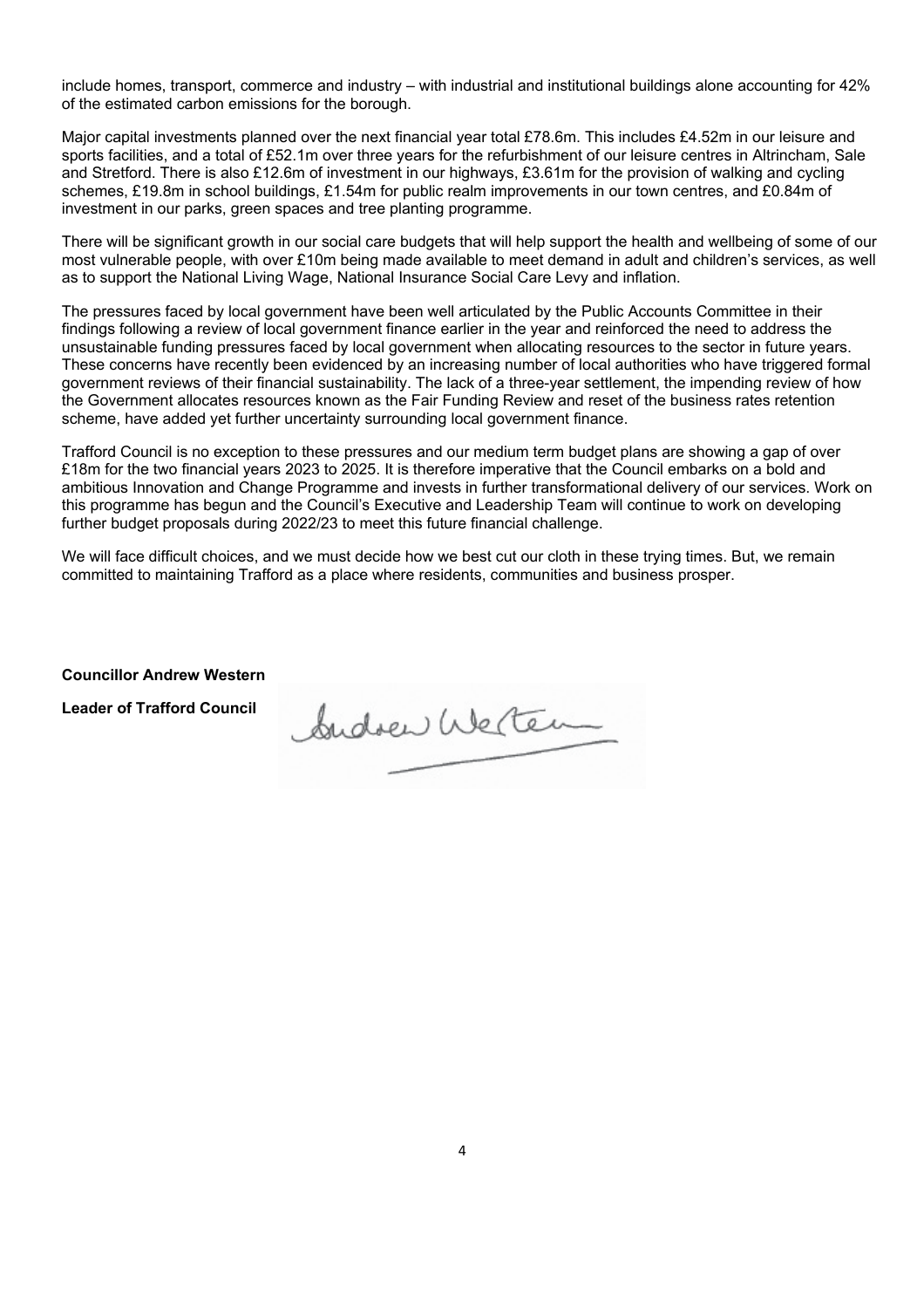## **1 - Council Tax helps pay for the following**

- Supports over 5,015 residents with a care package
- Provides over 8,181 services to service users
- Provides over 751,634 hours of external home care support
- Supports over 1,777 residents through Stabilise and Make Safe (reablement)
- Supports over 547 residents through Discharge to Assess (preventing Delayed Transfers from Acute Beds)
- Over 3,091 children in receipt of children's safeguarding services
- Over 473 periods of children being in the care of the local authority
- Over 364 Child Protection plans
- Maintains over 830km of roads and 1,190km of footpaths and cycle lanes
- Maintains over 27,500 lampposts and 4,500 items of illuminated street furniture
- Responsible for 18,000 highway trees and 50,000 trees within public parks and open spaces
- Collects approximately 86,000 tonnes of waste from more than 100,000 households, undertaking over 10 million collections every year
- Maintains 60 parks and green space, including 11 at Green Flag standard
- Supports and regulates over 5,000 premises for food, health and safety, trading standards, pollution and licensing
- Manages parking restrictions on street and off street across the borough
- License and regulate approximately 7,000 premises, people and taxis within the borough
- Carries out over 1,500 pest control treatments in homes, schools and businesses across the borough
- Assists over 720 existing and start-up businesses in Trafford
- Supports approximately 300 people in Trafford into employment via the Trafford Pledge, Working Well, and other employment programmes
- A laptop loan scheme which has seen almost 200 laptops provided to residents who don't have access to their own equipment
- Provision of ESOL assessments for hundreds of people in the borough to help them access work and training
- Provides housing advice and assistance to over 34,000 households
- Prevents over 440 households from becoming homeless
- Assists over 300 households to find and secure affordable housing through the Council's Housing Register
- Enables the development of 69 new affordable homes across the borough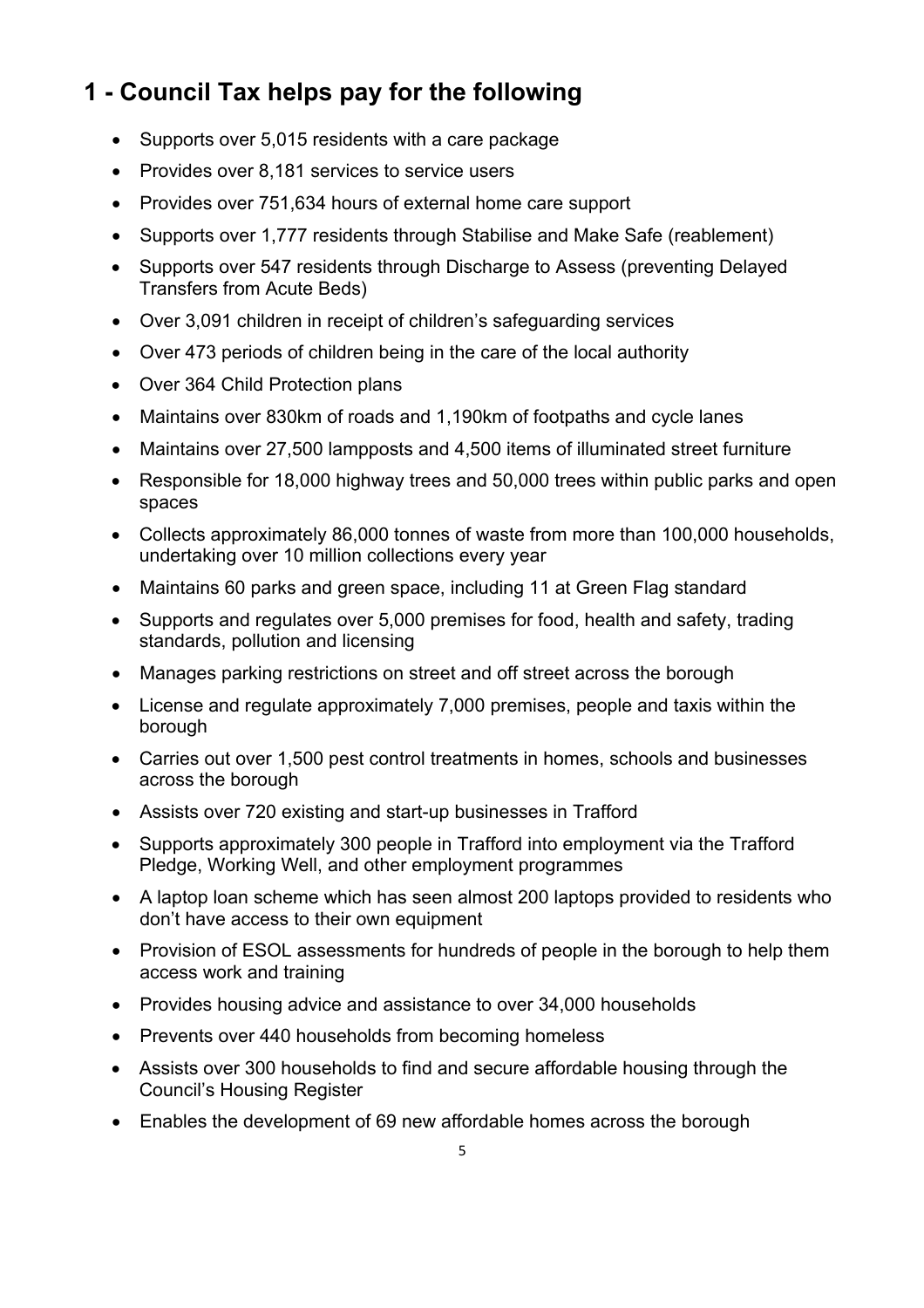- Determines over 3,000 planning applications
- 460 fixed penalty notices issued for littering
- The Council continues to collect 97 per cent of Council Tax remaining the highest collection rate in GM which supports the Council's financial resources
- The Council's customer contact service receives approximately 160,000 telephone enquiries a year. In 2021/22, the Contact Centre target is to answer 70 per cent of telephone calls within 30 seconds
- The Catering Service serves on average 14,088 meals per day, over 2.68 million meals per year
- The authority has one crematorium and five cemeteries and the service undertakes approximately 1,700 cremations and 600 burials per year
- Waterside, Trafford's award-winning destination for performance, culture and events, welcomed over 102,000 visitors in 2019/20
- 268 professional and 44 local non- professional productions took place at the venue
- Over 7,152 residents attended our 717 participatory and creative learning events
- 39,347 people attended our ticketed performances
- Trafford Music Service engage over 5,500 primary age pupils per year through the whole class First Access programme
- Creative Industries Trafford; our professional development project for artists and creatives engaged with 120 artists and saw over 700 people participate in our professional development events
- Provision of the Council's in-house professional services of HR, Legal, IT & Finance

# **We cover all these services in our spending plans**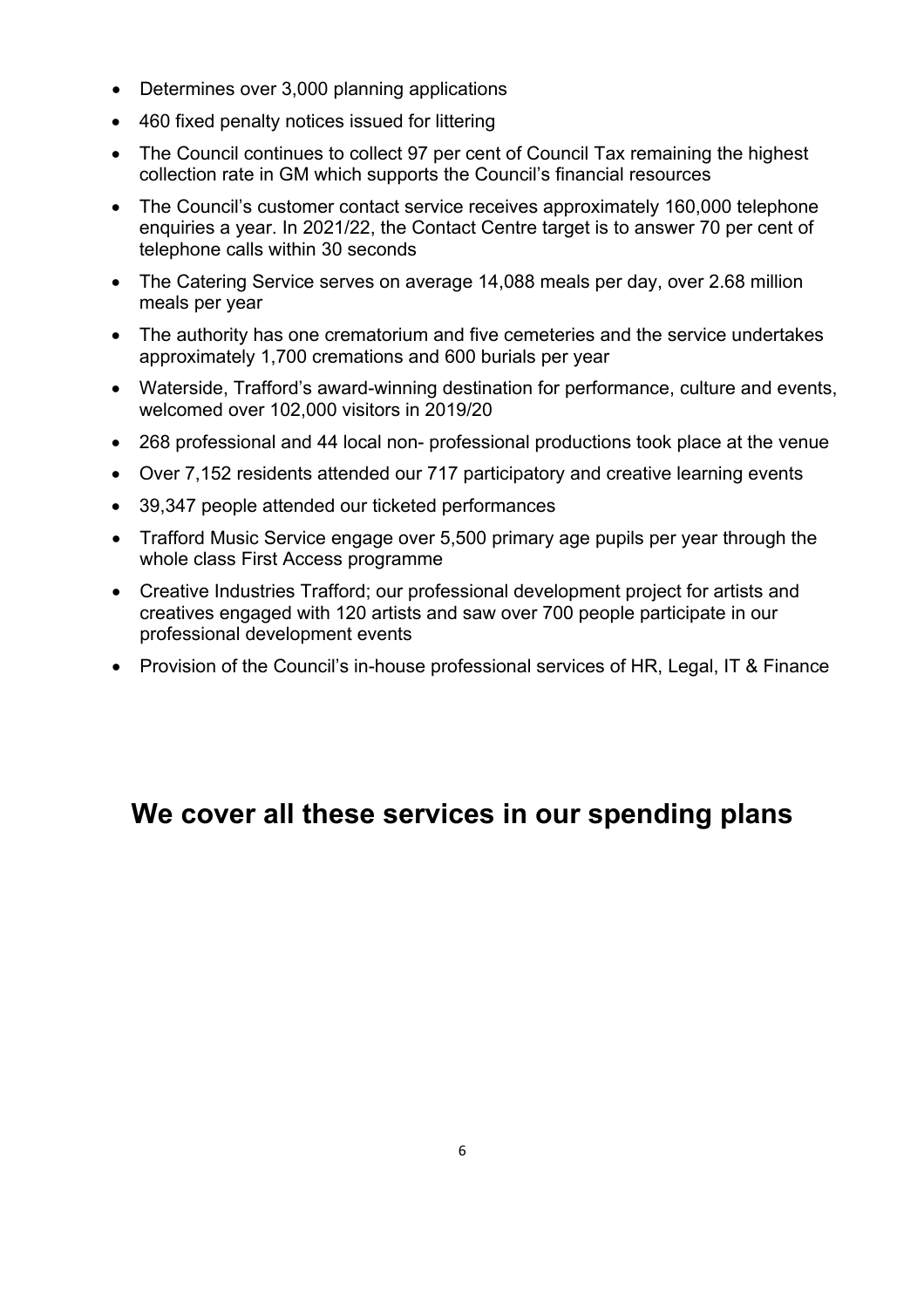# **2 - Our spending plans**

|                                                          | 2021/22                                     |                                  |                                           | 2022/23                                     |                                  |                                           |
|----------------------------------------------------------|---------------------------------------------|----------------------------------|-------------------------------------------|---------------------------------------------|----------------------------------|-------------------------------------------|
|                                                          | <b>Gross</b><br>spending<br><b>£million</b> | <b>Income</b><br><b>£million</b> | <b>Net</b><br>spending<br><b>£million</b> | <b>Gross</b><br>spending<br><b>£million</b> | <b>Income</b><br><b>£million</b> | <b>Net</b><br>spending<br><b>£million</b> |
| <b>Children's Services</b><br>and Schools                | 207.1                                       | 162.4                            | 44.7                                      | 224.5                                       | 178.9                            | 45.6                                      |
| <b>Adult Social</b><br>Services (incl.<br>Public Health) | 105.9                                       | 40.7                             | 65.2                                      | 116.2                                       | 46.4                             | 69.8                                      |
| <b>Highways</b>                                          | 8.9                                         | 2.8                              | 6.1                                       | 9.8                                         | 3.7                              | 6.1                                       |
| <b>Economic Growth</b><br>and Planning                   | 13.9                                        | 19.0                             | $-5.1$                                    | 15.9                                        | 20.6                             | $-4.7$                                    |
| Environment and<br>Infrastructure                        | 7.6                                         | 2.7                              | 4.9                                       | 7.7                                         | 2.6                              | 5.1                                       |
| Collecting and<br>Getting Rid of<br>Waste                | 21.3                                        | 0.1                              | 21.2                                      | 20.8                                        | 0.4                              | 20.4                                      |
| Recreation and<br>Tourism                                | 6.7                                         | 1.4                              | 5.3                                       | 7.8                                         | 1.9                              | 5.9                                       |
| <b>Corporate Support</b><br>Costs/Other                  | 24.4                                        | 7.2                              | 17.2                                      | 25.7                                        | 8.4                              | 17.3                                      |
| <b>Benefit Payments</b><br>and Other Services            | 85.0                                        | 65.2                             | 19.8                                      | 86.5                                        | 59.5                             | 27.0                                      |
| <b>Net spending</b>                                      | 480.8                                       | 301.5                            | 179.3                                     | 514.9                                       | 322.4                            | 192.5                                     |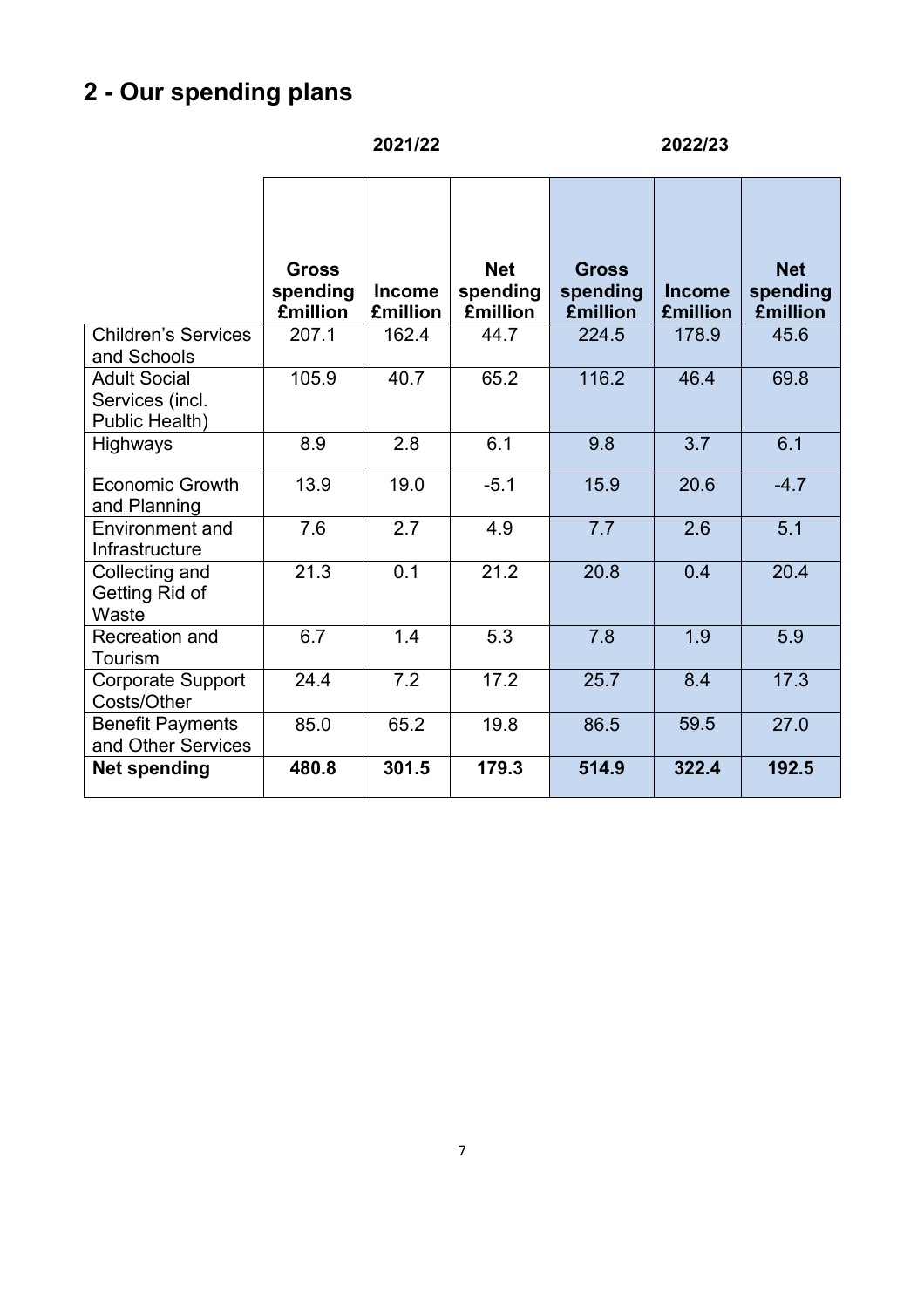#### **Why spending has changed**

We estimate that our spending before the use of reserves will increase from £179.4 million in 2021/22 to £192.5 million in 2022/23 – an increase of £13.1 million:

|                                                                       | <b>£million</b> |
|-----------------------------------------------------------------------|-----------------|
| Demographic pressures and investment in<br>social care                | 8.6             |
| Decrease in levy charges (incl. Waste<br>Disposal and Transport Levy) | 0.3             |
| Inflation and other increases                                         | 3.4             |
| Increase due to national living wage and NI                           | 3.5             |
| <b>Increase in Government Grants</b>                                  | $-6.0$          |
| <b>Reduction in Government Grants (COVID-</b><br>19)                  | 8.7             |
| Reduction in Service related pressures<br>$(COVID-19)$                | $-3.2$          |
| <b>Income Generation and Service Delivery</b><br>Savings              | -5.3            |
| Reduction in Investment Income and<br>additional borrowing            | 1.7             |
| Other                                                                 | 1.4             |
| <b>Total</b>                                                          | 13.1            |

#### **3 - How your Council services are paid for**

Our total planned spending on services is £514.9m. This is paid for from specific grants, local fees and charges of £322.4m. The largest grants are Dedicated Schools Grant £161.4m, and Housing Benefit subsidy grant £46.0m. The remaining £192.5m comes from retained business rates of £68.5m and Council Tax of £112.6m, including £1.1m Adult Social Care Precept and £11.4m use of reserves.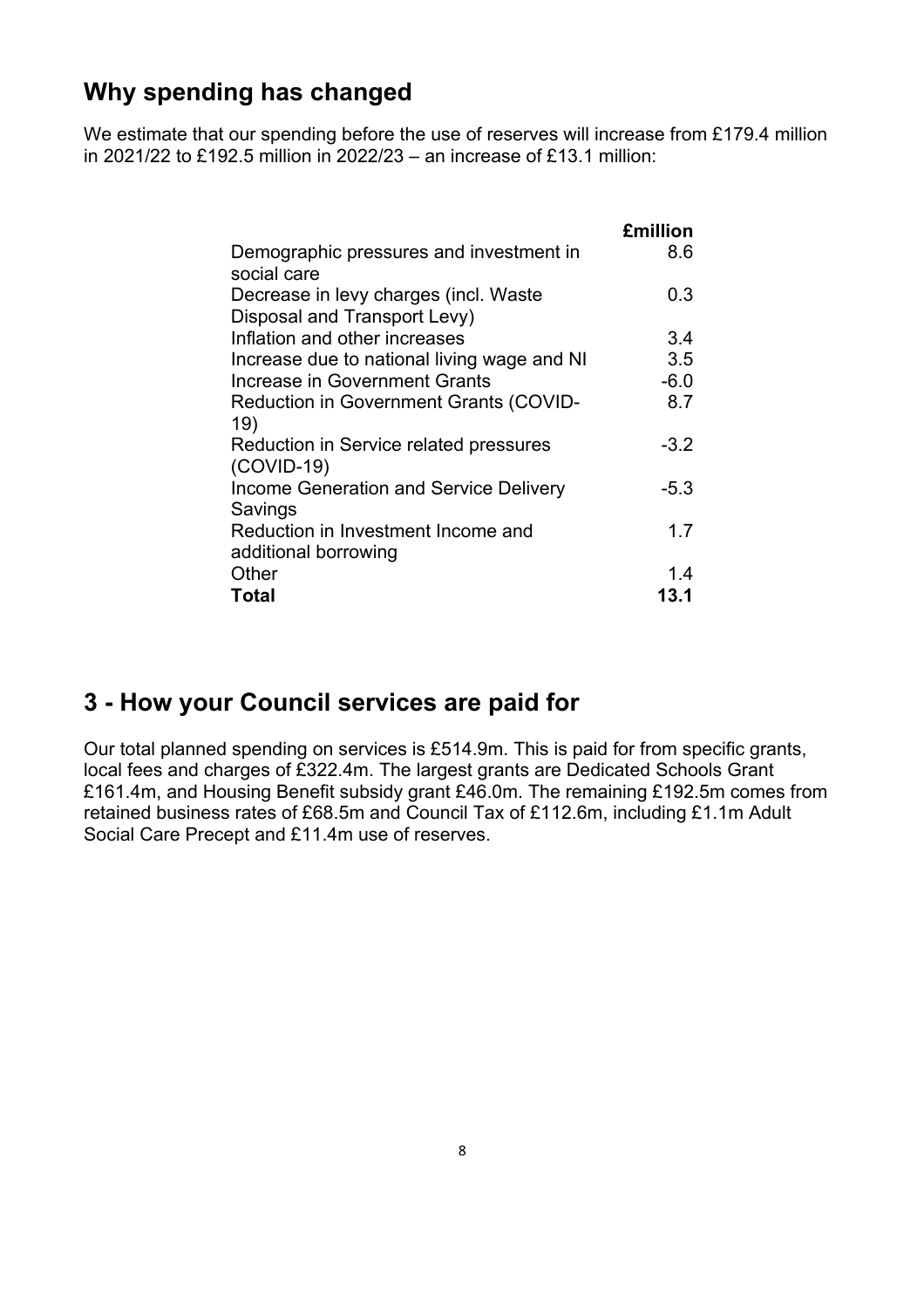### **4 - How we work out your Council Tax**

The Localism Act 2011 abolished Council Tax capping and replaced it with a requirement to hold a Council Tax Referendum if an authority wishes to increase its **"Relevant Basic Amount of Council Tax"** by an amount equal to or exceeding a level set out by the Government annually. For 2022/23 the Government has set a figure of 3%, which is a combination of the core principle of 2% and the 'Adult Social Care precept' of 1%.

Trafford agreed to raise the total level of Council Tax in 2022/23 by 2.99% at the Council meeting on 16 February 2022, made up of 1.99% general increase and 1.0% for the 'Adult Social Care' precept. The calculation of the 2022/23 percentage change in each of the two elements of **"Relevant Basic Amount of Council Tax"** for Trafford Services is shown below:

|                                                 | 2021/22<br><b>Band D</b><br><b>Council</b><br>Tax<br><b>Precept</b><br>£ | 2022/23<br><b>Band D</b><br><b>Council</b><br>Tax<br><b>Precept</b><br>£ | <b>Precept</b><br>increase<br>£ | <b>Precept</b><br>increase<br><b>on</b><br>previous<br>year's<br><b>Relevant</b><br><b>Basic</b><br>Amount (*) |
|-------------------------------------------------|--------------------------------------------------------------------------|--------------------------------------------------------------------------|---------------------------------|----------------------------------------------------------------------------------------------------------------|
| <b>Trafford Council</b>                         | 1,252.66                                                                 | 1,280.74                                                                 | 28.08                           | 1.99%                                                                                                          |
| <b>Adult Social Care</b>                        | 158.17                                                                   | 172.27                                                                   | 14.10                           | 1.00%                                                                                                          |
| <b>Trafford Council 'Relevant Basic Amount'</b> | 1,410.83                                                                 | 1,453.01                                                                 | 42.18                           | 2.99%                                                                                                          |
| <b>Mayoral Police and Crime Commissioner</b>    | 218.30                                                                   | 228.30                                                                   | 10.00                           | 4.58%                                                                                                          |
| Mayoral General (including Fire services)       | 90.95                                                                    | 102.95                                                                   | 12.00                           | 13.19%                                                                                                         |
| <b>Total (including Mayoral Precepts)</b>       | 1,720.08                                                                 | 1,784.26                                                                 | 64.18                           | 3.73%                                                                                                          |

 $(*)$  - General increase of 1.99% is calculated as £28.08/£1,410.83 = 1.99% (Rounded to 2.0%, i.e. one decimal place, on the face of the Council Tax Bill).

Adult Social Care increase of 1% is calculated as £14.10/£1,410.83 = 1.0%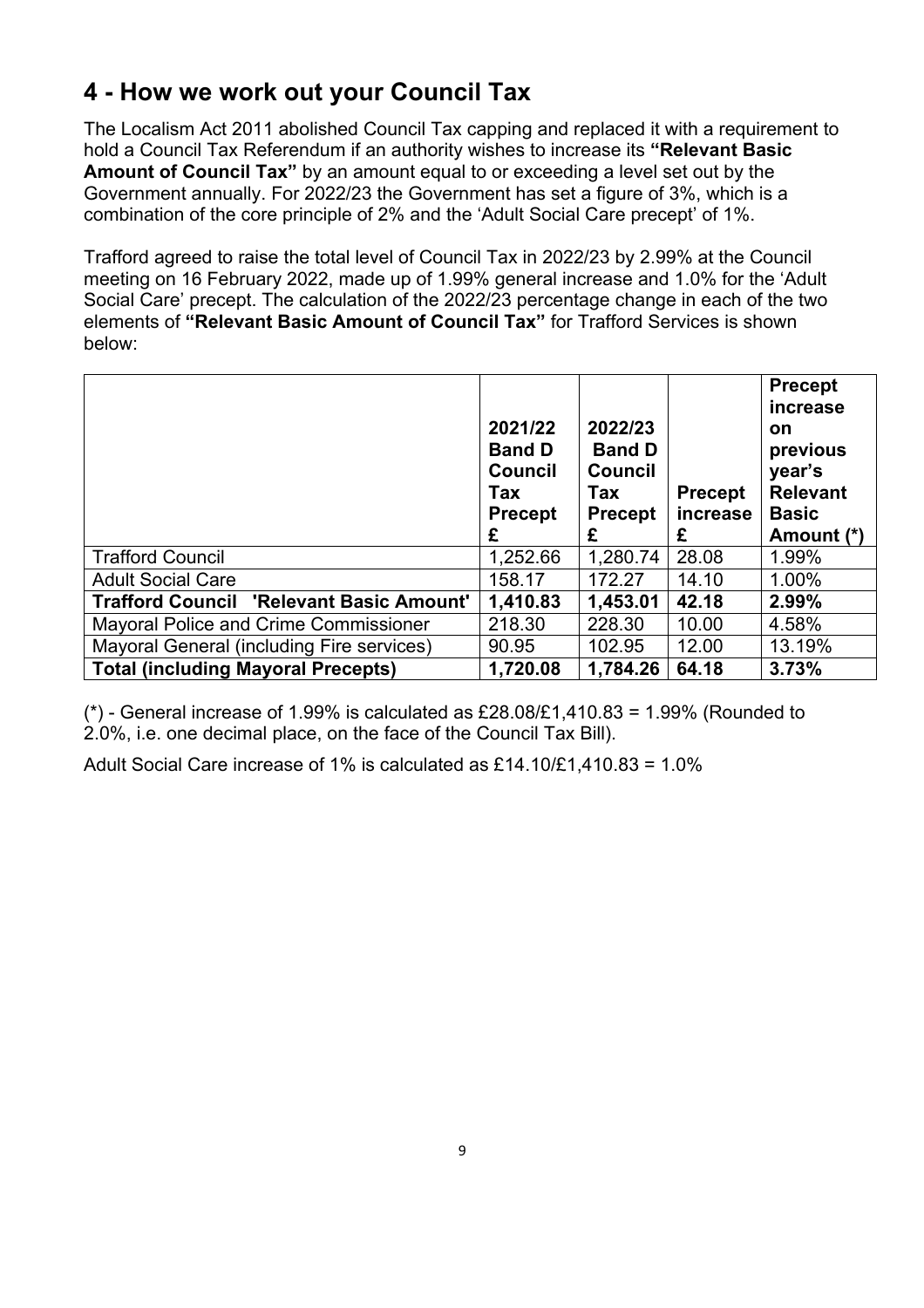Council Tax pays for our spending plans that are not covered by government grants, and fees and charges.

We also add on the net spending plans of the Mayoral Police and Crime Commissioner and the Mayoral General (including Fire Services) before we work out how much Council Tax each household must pay.

|                                                                       | 2022/23<br><b>£million</b> | <b>Amount for</b><br>each<br>person<br>£ |
|-----------------------------------------------------------------------|----------------------------|------------------------------------------|
|                                                                       |                            |                                          |
| Our spending plans                                                    | 192.572                    | 810.56                                   |
| <b>Council Tax collection fund</b><br>-surplus/+deficit previous year | 0.154                      | 0.65                                     |
| <b>Contribution from Business rates</b>                               | $-68.540$                  | $-288.50$                                |
|                                                                       | 124.186                    | 522.71                                   |
| Less:                                                                 |                            |                                          |
| Contribution from Reserves (business as<br>usual)                     | $-4.334$                   | $-18.24$                                 |
| <b>Contribution from Reserves (COVID-19</b><br>pressures)             | $-7.097$                   | $-29.87$                                 |
| <b>Council Tax Requirement Trafford's</b>                             | 112.755                    | 474.60                                   |
| own purposes                                                          |                            |                                          |
| Add:                                                                  |                            |                                          |
| <b>Mayoral Police and Crime Commissioner</b>                          | 17.716                     | 74.57                                    |
| <b>Mayoral General (including Fire Services)</b>                      | 7.989                      | 33.63                                    |
| <b>Total Council Tax Requirement</b>                                  | 138.460                    | 582.80                                   |

The amount shown against Trafford Council's own purposes includes a figure of £1.1m (a one per cent increase) to cover a precept to help finance the cost of adult social care (see Section 5 for further details of the adult social care precept).

The estimated equivalent number of properties in valuation Band D is 77,601, so the Council Tax for a property in Band D is £1,784.26. We work out the Council Tax for each property band as a specific proportion of the Band D tax. The relevant tax levels for 2022/23 are as follows:

| <b>Band</b> | <b>Fraction</b> | <b>Council Tax</b> |
|-------------|-----------------|--------------------|
|             |                 | £                  |
| Α           | 6/9             | 1,189.50           |
| B           | 7/9             | 1,387.75           |
| C           | 8/9             | 1,586.00           |
| D           | 9/9             | 1,784.26           |
| Е           | 11/9            | 2,180.75           |
| F           | 13/9            | 2,577.25           |
| G           | 15/9            | 2,973.76           |
|             | 18/9            | 3,568.52           |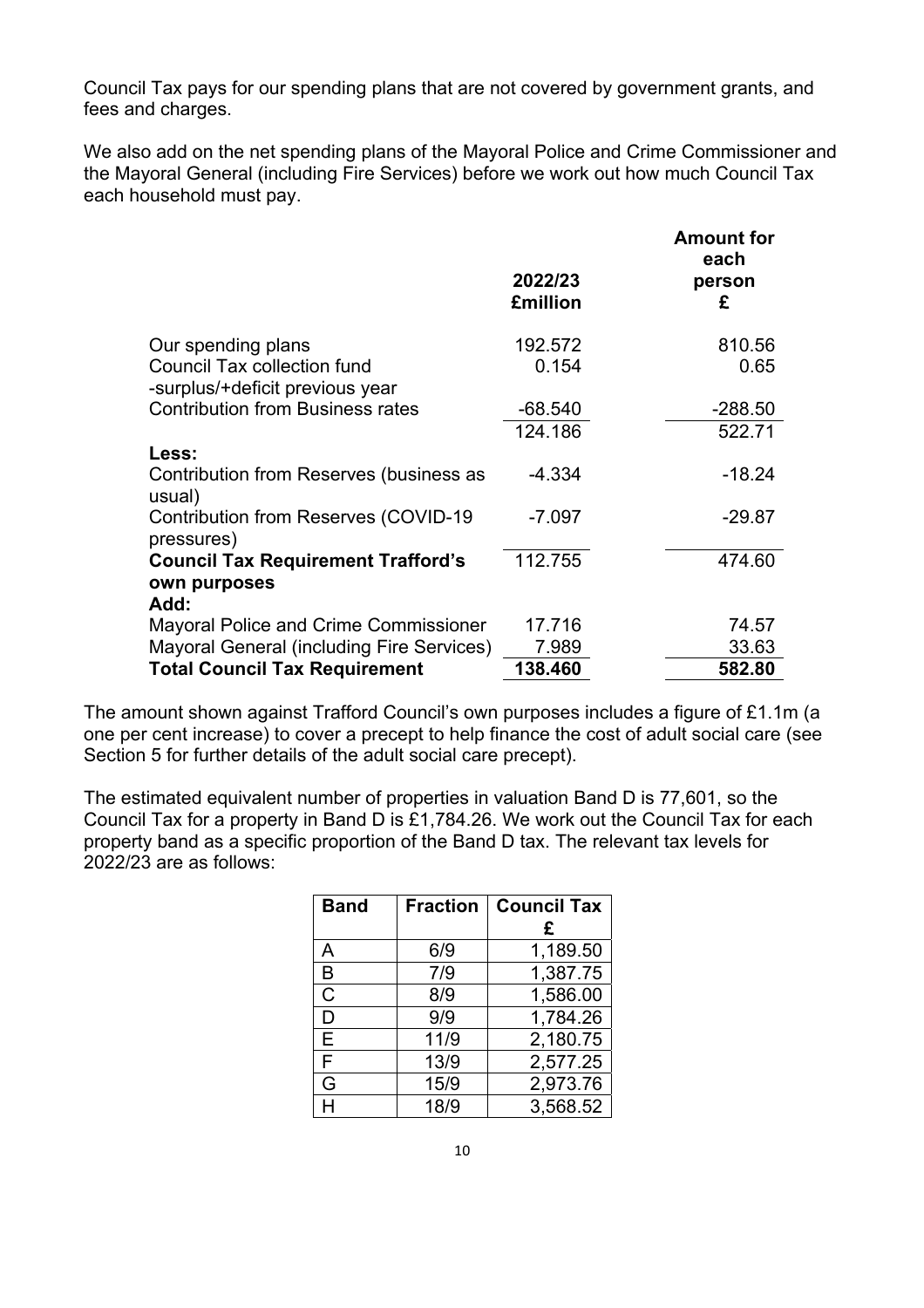Taxpayers in the following Parish areas will pay extra because of the addition of a local parish precept.

| <b>Parish</b> | <b>Parish Precept</b> |  |  |
|---------------|-----------------------|--|--|
|               |                       |  |  |
| Partington    | 86,855                |  |  |
| Warburton     | 8,150                 |  |  |
| Carrington    | 4.320                 |  |  |

In 2021/22, we worked out the money we needed to raise from Council Tax as follows:

|                                                                       | 2021/22<br><b>£million</b> | <b>Amount for</b><br>each<br>person<br>£ |
|-----------------------------------------------------------------------|----------------------------|------------------------------------------|
| Our spending plans                                                    | 179.304                    | 755.43                                   |
| <b>Council Tax collection fund</b><br>-surplus/+deficit previous year | 1.095                      | 4.61                                     |
| <b>Contribution from Business rates</b>                               | $-62.291$                  | $-262.44$                                |
| Less:                                                                 | 118.108                    | 497.60                                   |
| Contribution from Reserves (business as<br>usual)                     | $-2.803$                   | $-11.81$                                 |
| <b>Contribution from Reserves (COVID-19</b><br>pressures)             | $-8.341$                   | $-35.14$                                 |
| <b>Council Tax Requirement Trafford's</b><br>own purposes<br>Add:     | 106.964                    | 450.65                                   |
| <b>Mayoral Police and Crime Commissioner</b>                          | 16.551                     | 69.73                                    |
| <b>Mayoral General (including Fire Services)</b>                      | 6.895                      | 29.05                                    |
| <b>Total Council Tax Requirement</b>                                  | 130.410                    | 549.43                                   |

The estimated equivalent number of properties in valuation Band D was 75,816, so the Council Tax for a property in Band D was £1,720.08.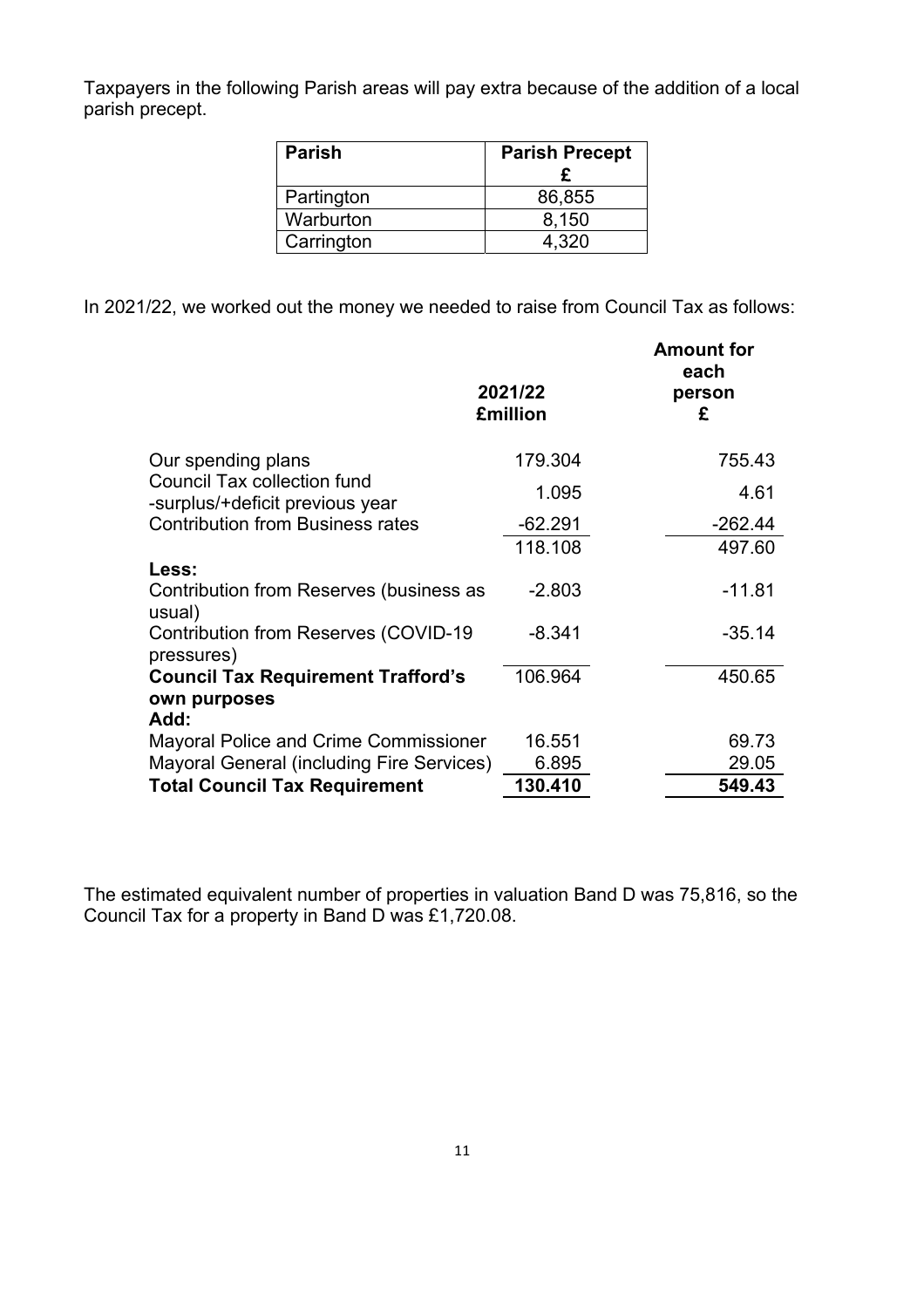### **5 - Statement concerning adult social care funding**

In each of the financial years since 2016/17 the Secretary of State offered authorities with adult social care responsibilities the option of increasing their 'relevant basic amount' of council tax to help pay for adult social care costs without breaching the referendum threshold.

In relation to the financial year 2022/23, the Secretary of State has determined a referendum principle of three per cent (comprising one per cent for expenditure on adult social care and two per cent for other expenditure), for adult social care authorities, such as Trafford. These authorities may therefore set council tax up to this percentage in 2022/23 without holding a referendum.

In each of the years between 2016/17 and 2022/23, the Council accepted the offer made by the Secretary of State to charge the additional Adult Social Care Precept (two per cent for 2016/17, three per cent for 2017/18, two per cent for 2018/19, one per cent for 2019/20, two per cent for 2020/21,three per cent for 2021/22 and one per cent for 2022/23). An accumulated figure of £172.27 is included in the Council Tax figure of £1,784.26 for a Band D equivalent property.

### **6 - Charges for other public services**

Our net spending plans include charges for public services the Council does not directly provide but collects the levies on behalf of other organisations who provide the required services in Trafford, including waste, transport and flood and water management.

#### **Environment Agency**

The Environment Agency provides the following information about its flood defences for the North West (how it will protect the area from flooding).

The Environment Agency is a levying body for its Flood and Coastal Erosion Risk Management Functions under the Flood and Water Management Act 2010 and the Environment Agency (Levies) (England and Wales) Regulations 2011.

The Environment Agency has powers in respect of flood and coastal erosion risk management for 6,500 kilometres of main river and along tidal and sea defences, in the area of the North West Regional Flood and Coastal Committee. Money is spent on the construction of new flood defence schemes, the maintenance of the river system and existing flood defences together with the operation of a flood warning system and management of the risk of coastal erosion.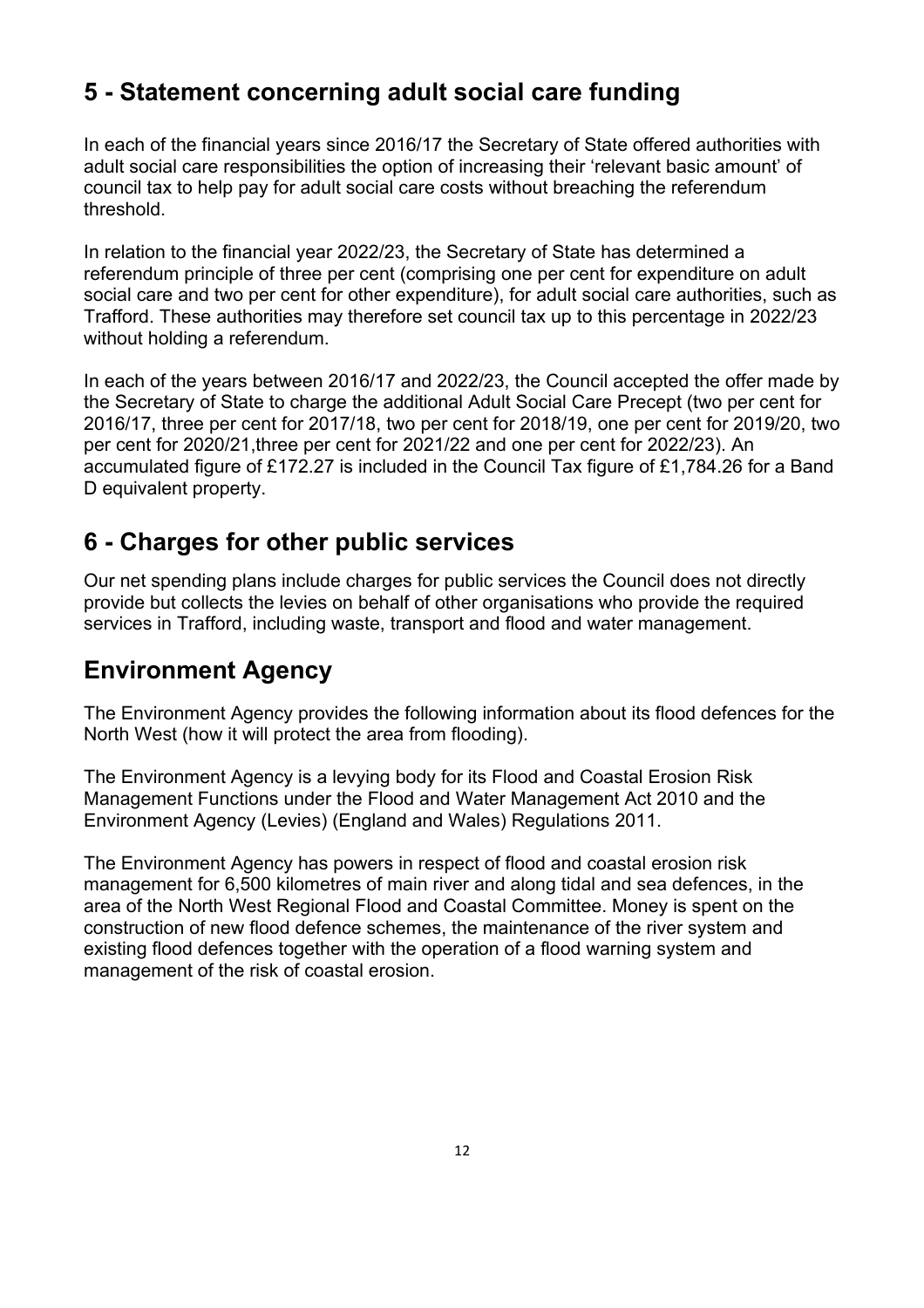The financial details are:

|                                    | 2021/22<br>thousands | 2022/23<br>thousands |
|------------------------------------|----------------------|----------------------|
| Gross expenditure<br>Levies raised | £98,705<br>£4,179    | £132,090<br>£4,283   |
| <b>Total Council Tax Base</b>      | 2,167                | 2,208                |

The majority of funding for flood defence comes directly from the Department for the Environment, Food and Rural Affairs (Defra). However, under the new Partnership Funding rule not all schemes will attract full central funding. To provide local funding for local priorities and contributions for partnership funding, the Regional Flood and Coastal Committees recommend through the Environment Agency a local levy.

The Local Levy is shared on the basis of Band D Equivalents between all contributing bodies within the Committee Area. The levy to be paid by Trafford Council to the Agency in 2022/23 is £0.151m (£0.146m in 2021/22).

A change in the gross budgeted expenditure between years reflects the programme of works for both capital and revenue needed by the Regional Flood and Coastal Committee. The total Local Levy raised has increased by 2.5 per cent from £4.179 million in 2021/22 to £4.283 million for 2022/23.

#### **Waste and transport**

The Greater Manchester Combined Authority also charge us for services they provide:

|                                          | 2021/22<br>£ thousands | 2022/23<br>£ thousands |
|------------------------------------------|------------------------|------------------------|
| <b>GM Combined Authority (Transport)</b> | 16,110                 | 16,055                 |
| <b>GM Combined Authority (Waste)</b>     | 15,625                 | 15,275                 |
|                                          | 31,735                 | 31,330                 |

#### **7 - Staffing**

The number of full-time equivalent staff working for us in February 2022 was 3,867.